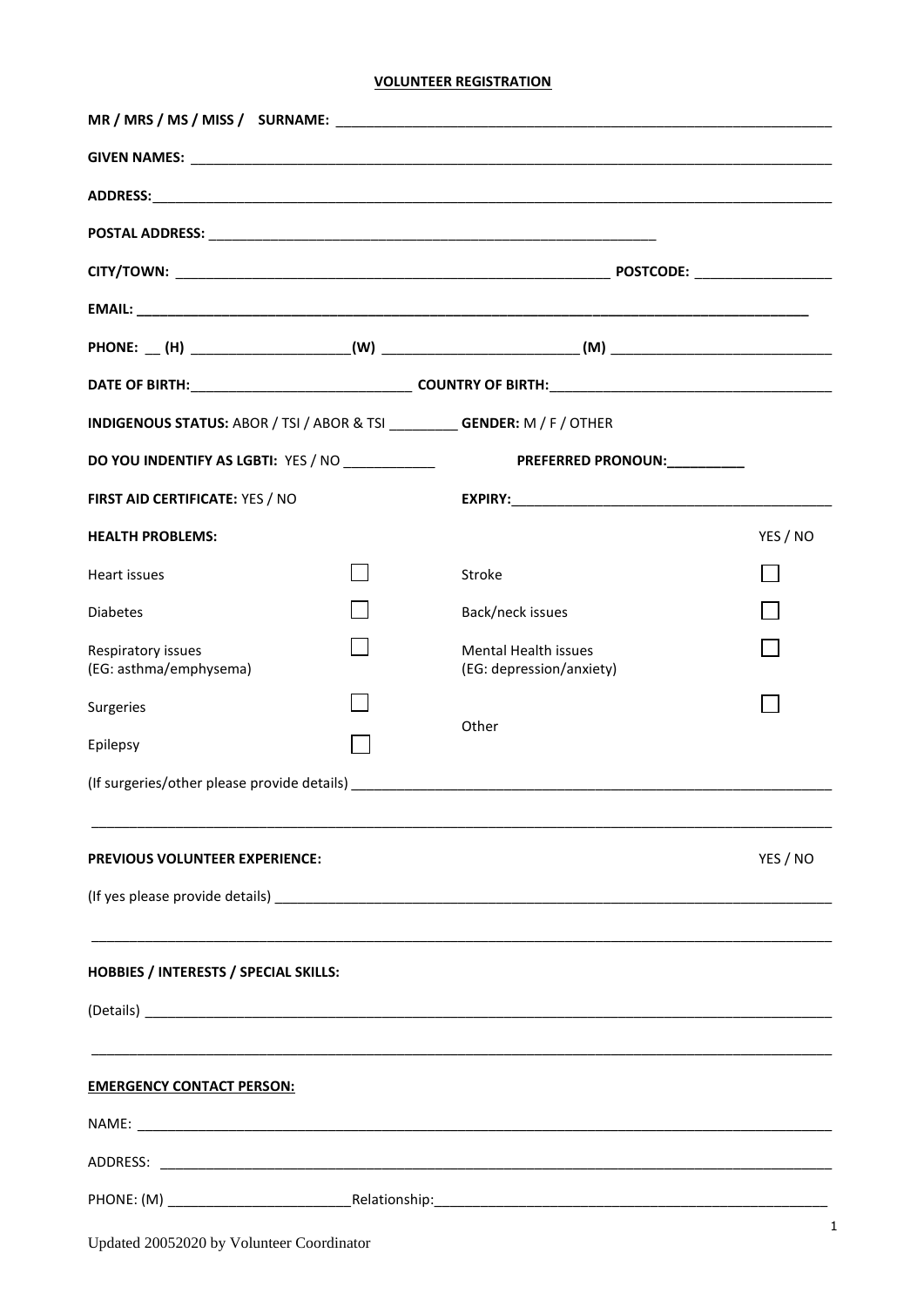## **DAYS/TIMES AVAILABLE FOR VOLUNTARY WORK:**

| <b>DAY</b>    | <b>MORNING</b> | <b>AFTERNOON</b> | <b>AFTER HOURS</b><br>(Transport Only) |
|---------------|----------------|------------------|----------------------------------------|
| <b>MONDAY</b> |                |                  |                                        |
| TUESDAY       |                |                  |                                        |
| WEDNESDAY     |                |                  |                                        |
| THURSDAY      |                |                  |                                        |
| <b>FRIDAY</b> |                |                  |                                        |

## **AREAS OF INTEREST Please circle yes or no**

|   | <b>TRANSPORT SERVICE</b>                            |          |
|---|-----------------------------------------------------|----------|
| ❖ | Would you like to drive the community cars?         | YES / NO |
| ❖ | Would you like to assist on the community bus?      | YES / NO |
| ❖ | Do you have a current driver's licence?             | YES / NO |
| ❖ | Do you hold an Ancillary Certificate (PPV licence)? | YES / NO |
| ❖ | Have you had a car accident in the last five years? | YES / NO |
|   | If yes, please include details:                     |          |
|   |                                                     |          |

 $\_$  ,  $\_$  ,  $\_$  ,  $\_$  ,  $\_$  ,  $\_$  ,  $\_$  ,  $\_$  ,  $\_$  ,  $\_$  ,  $\_$  ,  $\_$  ,  $\_$  ,  $\_$  ,  $\_$  ,  $\_$  ,  $\_$  ,  $\_$  ,  $\_$  ,  $\_$  ,  $\_$  ,  $\_$  ,  $\_$  ,  $\_$  ,  $\_$  ,  $\_$  ,  $\_$  ,  $\_$  ,  $\_$  ,  $\_$  ,  $\_$  ,  $\_$  ,  $\_$  ,  $\_$  ,  $\_$  ,  $\_$  ,  $\_$  ,

 $\_$  ,  $\_$  ,  $\_$  ,  $\_$  ,  $\_$  ,  $\_$  ,  $\_$  ,  $\_$  ,  $\_$  ,  $\_$  ,  $\_$  ,  $\_$  ,  $\_$  ,  $\_$  ,  $\_$  ,  $\_$  ,  $\_$  ,  $\_$  ,  $\_$  ,  $\_$  ,  $\_$  ,  $\_$  ,  $\_$  ,  $\_$  ,  $\_$  ,  $\_$  ,  $\_$  ,  $\_$  ,  $\_$  ,  $\_$  ,  $\_$  ,  $\_$  ,  $\_$  ,  $\_$  ,  $\_$  ,  $\_$  ,  $\_$  ,

## **MINOR HOME MAINTENANCE SERVICE \_\_\_\_\_\_\_\_\_\_\_\_\_\_\_\_\_\_\_\_\_\_\_\_\_\_\_\_\_\_\_\_\_\_\_\_\_\_\_\_\_\_\_\_\_\_\_\_\_\_\_\_\_\_\_\_\_\_\_\_\_\_\_\_**

| ❖ | Would you like to assist in the Minor Home Maintenance service?                       |          | YES / NO |
|---|---------------------------------------------------------------------------------------|----------|----------|
|   | SOCIAL SUPPORT SERVICE                                                                |          |          |
| ❖ | Would you be interested in providing accompanied shopping support?                    | YES / NO |          |
| ❖ | Would you be interested in providing unaccompanied shopping support?                  | YES / NO |          |
| ❖ | Would you be interested in providing visiting support?                                | YES / NO |          |
| ❖ | Are you willing to provide visiting or shopping support on a relief basis?            |          | YES / NO |
| ❖ | Is your vehicle covered by comprehensive insurance?                                   |          | YES / NO |
|   | <b>BOARD OF DIRECTORS</b>                                                             |          |          |
| ❖ | Would you be interested in being a board member after 12 months of voluntary service? |          | YES / NO |